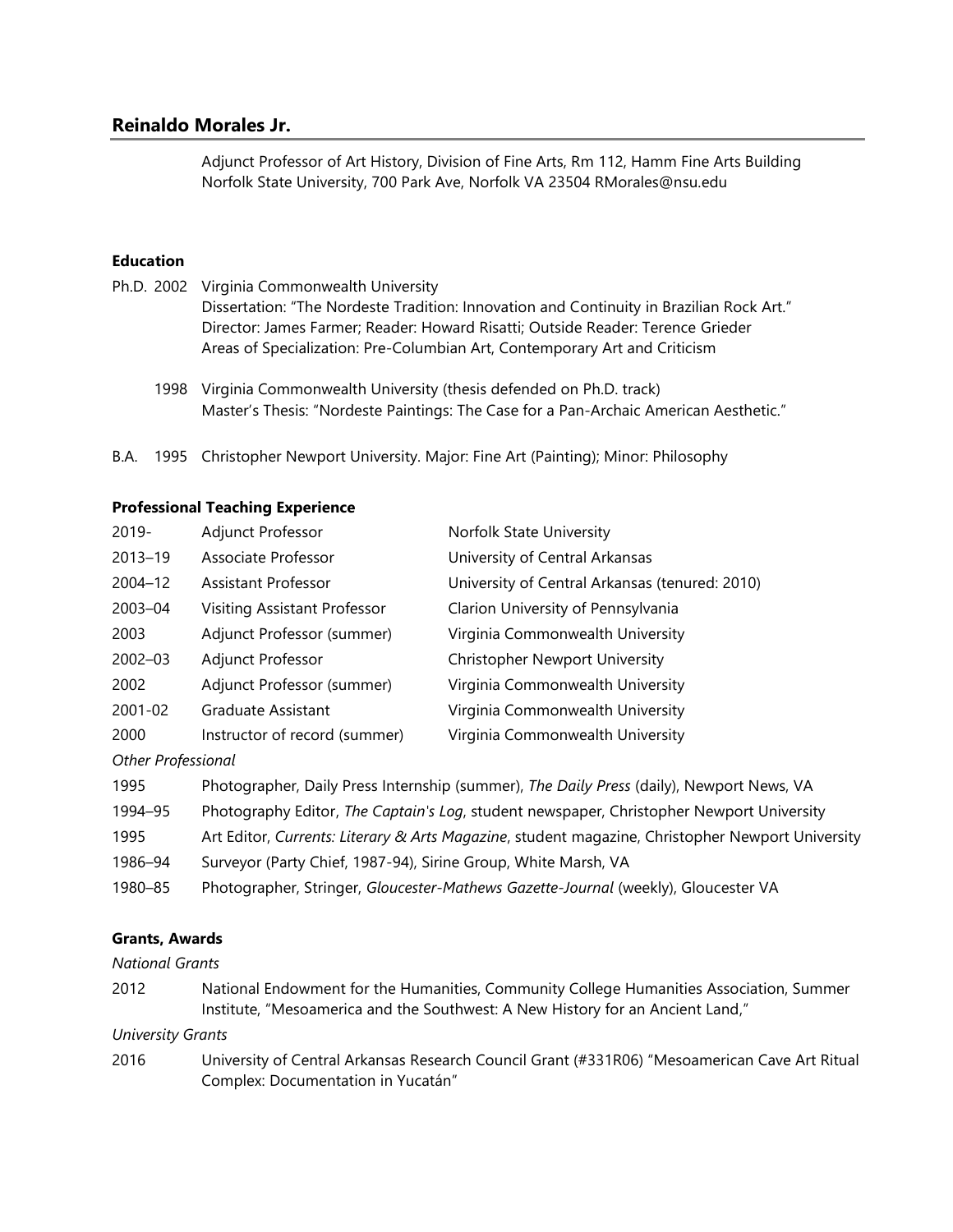| 2015        | University of Central Arkansas Research Council Summer Stipend, "Mesoamerican Cave Art<br>Ritual Complex: Manuscript Preparation"                                  |
|-------------|--------------------------------------------------------------------------------------------------------------------------------------------------------------------|
| 2012        | University of Central Arkansas Research Council Grant (#331R01) "The Context of Cave Art at<br>Fountain Cavern (Anguilla) and [REDACTED] Cave (Barbados)"          |
| 2008        | University of Central Arkansas Research Council Grant (#130142) "Rock Art at Machu Picchu"                                                                         |
| 2008        | University of Central Arkansas Research Council Grant (#130096) "The Angelim Style in<br>Northeast Brazil: 2008 Survey of Distribution and Relative Chronology"    |
| 2006        | University of Central Arkansas Research Council Grant (#130062) "Modified Speleothems of the<br>Greater Antilles: Cuba and Jamaica"                                |
| 2004        | University of Central Arkansas Research Council Grant (#212233), "Oldest Art in the Americas?<br>Stylistic Analysis of Radiocarbon-Dated Brazilian Rock Paintings" |
| Awards      |                                                                                                                                                                    |
| 2004        | American Rock Art Research Association, Oliver Rock Art Photography Award                                                                                          |
| 2003        | American Rock Art Research Association, Castleton Rock Art Research Award                                                                                          |
| $2001 - 02$ | Virginia Commonwealth University, School of the Arts, Dean's Dissertation Fellowship                                                                               |
| 1999-2001   | Virginia Commonwealth University, Stephen J. Wright Commonwealth Graduate Award                                                                                    |
| 1995        | Christopher Newport University, President's Cup Student Leadership Award                                                                                           |
| 1995        | Society of Professional Journalists, Mark of Excellence Awards, First Place, Feature Photography,<br>Region 2 (MD, NC, SC, VA and Washington DC)                   |
| 1995        | Christopher Newport University, Fine Arts Society Award for The Doctor (graphite on paper)                                                                         |

### **Publications**

- \*Morales, Reinaldo Jr., "1492 BC: Invention and Heredity in pre-Columbian Painting" (provisional title). In *Making "Meaning": Archaeology, Art, and the Legacy of Terence Grieder* (provisional title), edited by James Farmer and Rex Koontz. Houston: University of Houston, \*INVITED CHAPTER IN PROGRESS.
- Morales, Reinaldo Jr., and Howard Risatti. "Pre-Columbian Rock Art and Sensitive Cognition." In *Aesthetics, Applications, Artistry and Anarchy: Essays in Prehistoric and Contemporary Art*. A Festschrift in honour of John Kay Clegg 11 January 1935 – 1 March 2015, edited by Jillian Huntley and George Nash, 9–24. Oxford: Archaeopress, 2019.
- Morales, Reinaldo, Jr. "North American Rock Art Research 2010–2014." In *Rock Art Studies: News of the World V*, edited by Paul Bahn, Natalie Franklin, Matthias Strecker, and Ekaterina Devlet, 225–243. Oxford: Archaeopress Publishing, 2016.
- Farmer, James D., and Reinaldo Morales Jr., eds. "Great Mural Traditions of the American Southwest." In *Ancient Hands Around the World: International Federation of Rock Art Organizations 2013 Abstracts*, 36–41. Glendale, AZ: American Rock Art Research Association, 2013.
- Morales, Reinaldo, Jr. "1492 BC: The Golden Age of American Anthropomorphism." In *Ancient Hands Around the World: International Federation of Rock Art Organizations 2013 Abstracts*, 40. Glendale, AZ: American Rock Art Research Association, 2013.
- Morales, Reinaldo, Jr. "Considerations on the Art and Aesthetics of Rock Art." In *Aesthetics and Rock Art*, edited by Thomas Heyd and John Clegg, 61-74. Aldershot, England: Ashgate, 2005.
- Morales, Reinaldo, Jr., and Melisa Quesenberry. "A Niche in Time: JD-5, Caribbean Cave Art, and the Fourth Dimension." *American Indian Rock Art*, 31 (2005): 34–56.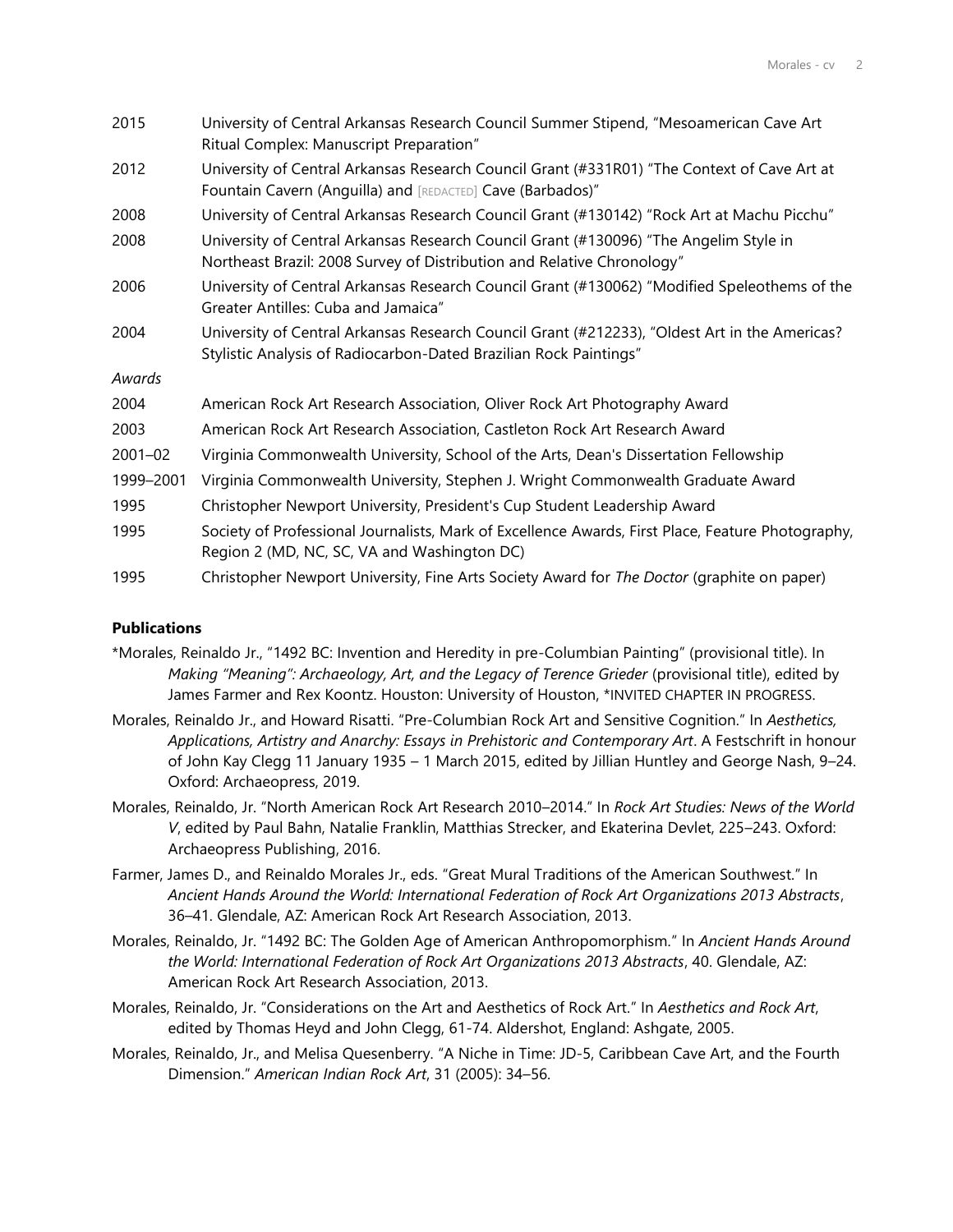- Morales, Reinaldo, Jr. "The Angelim Style and Northeast Brazilian Rock Art." In *Making Marks: Graduate Studies in Rock Art Research at the New Millennium*, edited by Jennifer K. K. Huang and Elisabeth V. Culley, 27–39. Tucson AZ: American Rock Art Research Association, 2005.
- Morales, Reinaldo, Jr. "Masked Rites and Rock Art: Presenting the Past in Indigenous Brazilian Art." In *New Scholars/New Ideas 2003-2004*. Compiled by James Farmer, Timothy Andrus and Michael Schreffler. Vols 9 and 10. Richmond, VA: VCU Arts, Department of Art History, 2005.
- Morales, Reinaldo, Jr., and Claudia Cunha. "Chapada Diamantina Rock Art: New Evidence of Nordeste Tradition Rock Art in Bahia, Brazil." *American Indian Rock Art*, 30 (2004): 137–148.
- Morales, Reinaldo, Jr. "Art and Rock Art: Clarifying the Misconceptions." *Utah Rock Art* 20 (2000): 49–62.

#### *Other Published Work*

- Morales, Reinaldo, Jr. "A Style Analysis of Prehistoric Miniature Paintings in Lincoln National Forest, New Mexico." Lincoln National Forest Cultural Resources Report 2011-08-011. Alamogordo, NM, 2010.
- Photograph of rock art in Cueva Pichardo, Cuba, in: Andrea Stone, "Art: Cave Art in the Americas," in *Encyclopedia of Caves and Karst Science*, ed. John Gunn (New York: Fitzroy Dearborn, 2004), 193, Figure 2.

#### *Book Reviews and Consulting*

Review of *Arte Rupestre de Monte Alegre*, by Edithe Pereira. *La Pintura* 41, no. 3 (August 2015): 7–9.

- Review of *Arqueologia Amazônica*, edited by Edithe Pereira and Vera Guapindaia. 2 vols. *La Pintura* 41, no. 3 (August 2015): 10, 15–17.
- Consultant (Copyright and Fair Use), for Neil Rutman, DMA, Klipsch Artist In Residence, and Head, Piano Division, UCA Department of Music, 2015
- Chair, RAIG Annual Paper Award, ad-hoc Committee, Society for American Archaeology, Rock Art Interest Group, 2015.
- Consultant/ad hoc member, Diversity Rubric Committee, UCA CORE Assessment, 2012–13

Peer reviewer, Castleton Award reviewer, American Rock Art Research Association, Tucson AZ (occasional)

#### *Keynote Lectures*

- 2014 Latino Identities Month Keynote Address: "Out of the Cave: Latin American Art at the Heart of Creation." Mary Washington University, Fredericksburg, Virginia.
- 2013 Opening Lecture, "Gaze in the Military? Don't Ask Donatello." For *Our Colors, Our* Stories, Black Box Student Gallery, University of Central Arkansas.
- 2011 Keynote Address, "The Barrier Canyon Style and Ancient American Anthropomorphism." Utah Rock Art Research Association Annual Symposium, Price, Utah.
- 2007 Keynote Address, "Passion, Propaganda and Posterity in American Rock Art." Utah Rock Art Research Association Annual Symposium, Moab, Utah.
- 2004 Keynote Address, "Re-*present*-ing the Past: Brazilian Rock Art in Context." Society for Pennsylvania Archaeology 75th Annual Meeting, Clarion, Pennsylvania.
- 2003 Castleton Award Lecture, "Nordeste Rock Art and the *Ekwimyatipa*." American Rock Art Research Association 30th Annual Meeting, San Bernardino, California.
- 2002 Keynote Address, "The American Anthropomorph: Ancestors and Allegories." West Virginia Archaeological Society Annual Meeting, Charleston, West Virginia.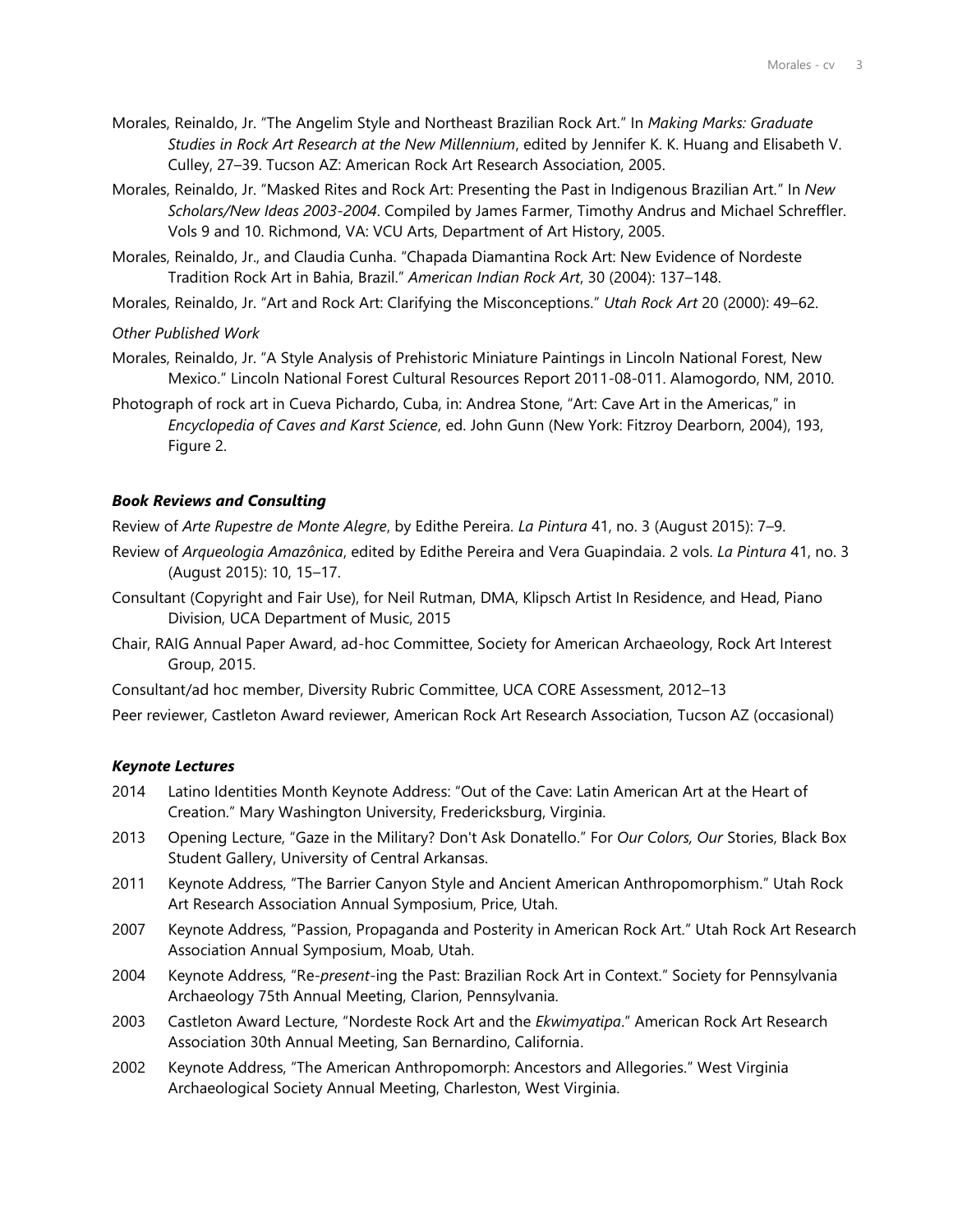## *Conference Papers*

- 2021\* Society for American Archaeology 86th Annual Meeting, San Francisco, CA. Invited paper: "Baumgarten's *Aesthetica* and the Rock Art of Northeast Brazil." For the session, "From the Plains to the Plateau: Papers in Honor of James D. Keyser," chaired by David S. Whitley. \* ACCEPTED; FORTHCOMING.
- 2020\* Society for American Archaeology 85th Annual Meeting, Austin, TX. Invited paper: "1492 BC: Invention and Heredity in pre-Columbian Painting." For the session, "Making 'Meaning': Archaeology, Art, and the Legacy of Terence Grieder," chaired by Rex Koontz (University of Huston), and James Farmer (Virginia Commonwealth University). \*ACCEPTED; CONFERENCE CANCELLED FOR PANDEMIC
- 2019 SECAC 75th Annual Meeting, University of Tennessee at Chattanooga. Paper: "A Jaguar, an Emu, and an Art Historian Walk into a Bar... (Aesthetics, Animal Iconography, and Pre-Columbian Painting in Brazil)." For the new session, "The Mythic Bestiary," chaired by Beauvais Lyons (University of Tennessee, Knoxville).
- 2018 SECAC 74th Annual Meeting, Birmingham AL. Paper: "New Rock Art at Old Loltun: Discoveries and Implications," co-authored with Melisa Quesenberry. For the new session I was aksed by SECAC to organize and chair, "Thirty Centuries of American Art: Borders, Connections, Ecopolitics, and the Geoaesthetics of Place." Papers juried by outside readers Kristi Peterson (Skidmore College) and D. Bryan Schaeffer (Thomas More College).
- 2017 SECAC 73rd Annual Meeting, Columbus, OH. Paper: "Kwarìp." For the session, "Animism and the Natural World in Ancient Material Objects," chaired by Yumi Huntington (Jackson State University), and Paula Winn (John Tyler Community College).
- 2016 Cave Research Foundation (National Speleological Society) annual meeting, Harrison, AR. Paper: "Mayan Cave Art Discoveries in Yucatán." Chaired by Kayla Sapkota.
- 2016 SECAC 72nd Annual Meeting, Roanoke, VA. Paper: "Fish, Fruit, and Fecundity: A Life of Art in the Xingu." For the session, " The Body as a Canvas: Exploring the Art of Body Modification," chaired by Christopher LeClere (University of Florida) and J. Susan Isaacs (Towson University).
- 2015 Society for American Archaeology 80th Annual Meeting, San Francisco, CA. Paper: "From Borinquen to Barbados: A Caribbean Cave Art Ritual Complex." For the SAA Rock Art Interest Group Sponsored Session, "Rock Art Research: A Regional Analysis," chaired by Mary Gorden and Alan Garfinkel.
- 2014 Society for American Archaeology 79th Annual Meeting, Austin, TX. Invited paper: "Dating the Earliest Rock Art in Brazil." For the 2014 SAA Fryxell Award session, "Papers In Honor of Marvin W. Rowe," chaired by Karen Steelman (UCA Chemistry).
- 2014 College Art Association 102nd Annual Meeting, Chicago, IL. Paper: "Did Everyone Know Everything in the Precolumbian Caribbean?" For the session: "Without Borders: Rethinking Mesoamerican Art," chaired by Lauren Grace Kilroy (Brooklyn College) and Nina Berson (Mount Saint Mary's College).
- 2013 International Congress of Rock Art (International Federation of Rock Art Organizations, American Rock Art Research Association), Albuquerque, New Mexico. Paper: "1492 BC: The Golden Age of American Anthropomorphism."
- 2013 Third Triennial Conference of the Association for Latin American Art, "Cities, Borders and Frontiers in Ancient, Colonial, Modern, and Contemporary Latin American Art," Art Museum of the Americas, Washington, D.C. Paper: "The Antillean Frontier: Rock Art and (the Other) Mesoamerica." Coauthored with Melisa Quesenberry.
- 2012 Third Annual South–Central Conference on Mesoamerica, Texas Tech University, Lubbock, TX. Paper: "A Fertile Crescent: Mesoamerican Cave Art from an Antillean Perspective." Co-authored with Melisa Quesenberry.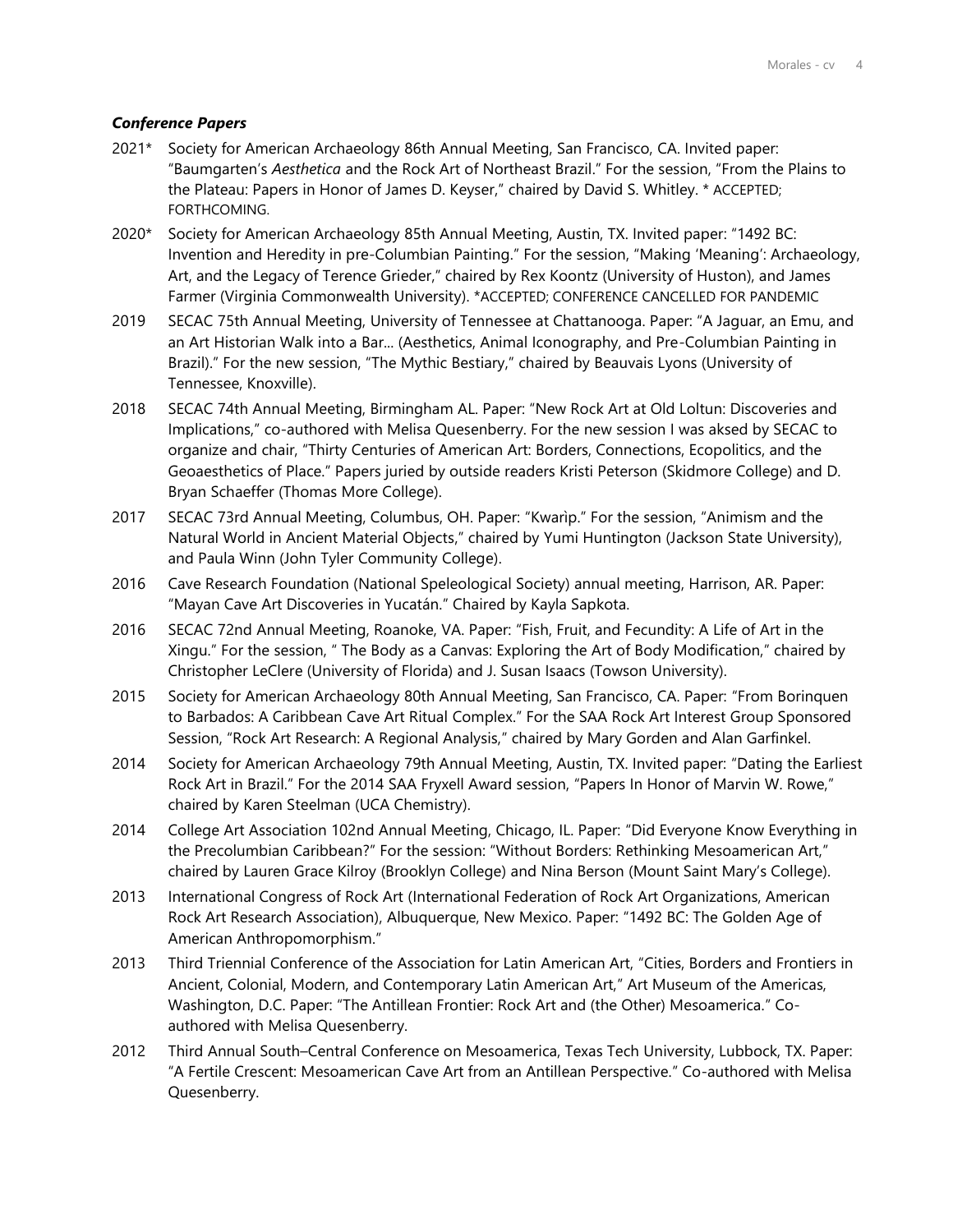- 2012 Society for American Archaeology 77th Annual Meeting, Memphis, TN. Invited paper: "Miniaturism in American Rock Art." For the SAA Rock Art Interest Group Sponsored Session, "Rock Art: Methodology and Interpretation in the Archaeology of the Site," chaired by Lenville J. Stelle (University of Illinois, Urbana-Champaign).
- 2012 College Art Association 100th Annual Meeting, Los Angeles, CA. Paper: "Art Between Two Caves: Cognition, Culture and Caribbean Speleothem Sculpture." For the session: "Stories between the Lines: Liminal Space in Precolumbian and Colonial Latin American Images," chaired by Ananda Cohen-Suarez and Renee Alana McGarry (The Graduate Center, City University of New York).
- 2011 Society for American Archaeology 76th Annual Meeting, Sacramento, CA. Invited paper: "A Worlding Like No Other: Speleothem Rock Art in Cuba and Yucatán."
- 2010 Southeastern College Art Conference, Richmond, VA. Paper: "Rock Art in a Sacred Inca Context."
- 2010 American Rock Art Research Association 37th Annual Meeting, Del Rio, TX. Paper: "Red Miniature Rock Art in the Americas."
- 2009 International Congress of Rock Art (International Federation of Rock Art Organizations, Associação Brasileira de Arte Rupestre), Serra da Capivara National Park, São Raimundo Nonato, Piauí, Brazil. Papers:

"Serra Branca and Salitre Style Rock Art: An Argument for a Revised Chronology," Session 1: "The rock art from the Southeast of Piaui State: graphics profiles, chronology and conservation," chaired by Anne-Marie Pessis (Universidade Federal de Pernambuco, Brazil) & Esther Lopez (Universitat de València, Spain).

"Bahia and the Origins of Nordeste Rock Art." Session 2: "The origins of the Nordeste Tradition of rock paintings: diffusion and diaspora," chaired by Gabriela Martin (Universidade Federal de Pernambuco, Brazil), and Irma Asón Vidal (Universitat de València, Spain).

"Aesthetics and Brazilian Rock Art." Session 12: "Aesthetics and Rock Art," chaired by Thomas Heyd (University of Victoria, Canada), and John Clegg (University of Sydney, Australia).

"Warrior Display in Brazilan Rock Art." Session 14: "Warriors in Rock-art: A Global Perspective," chaired by Angelo Fossati (Cooperativa Archeologica Le Orme dell'Uomo, Italy), and Mila Simões de Abreu (Universidade Trás-os-Montes e Alto Douro, Portugal).

"Mastodons, Masks and Misunderstandings." Session 15: "Interpreting Rock Art Scenes," chaired by Mavis Greer (Greer Services, Wyoming), and John Greer (Greer Services, Wyoming).

"The Angelim Style of Northeast Brazil." Session 24: "Pictures as pictures: subject, depiction, movement, composition in world rock art," chaired by Christopher Chippindale (University of Cambridge Museum of Archaeology and Anthropology, England), and Cris Buco (Universidade Trásos-Montes e Alto Douro, Portugal).

"Newly Discovered Rock Art at Machu Picchu," Session 26: "Arte rupestre e sociedades agrícolas. Uma associação sistemática," chaired by María Cruz Berrocal (University of California, Berkeley) and Sidsel Millerstrom (University of California, Berkeley).

- 2009 Society for American Archaeology 74th Annual Meeting, Atlanta, GA. Paper: "New Rock Art at Old Machu Picchu."
- 2008 Society for American Archaeology 73rd Annual Meeting, Vancouver, Brtitish Columbia, Canada. Invited paper: "Gendered Display: Warfare Iconography in the Rock Art of Northeast Brazil."
- 2007 XXII Congress of the International Association for Caribbean Archaeology, Kingston, Jamaica. Paper: "Modified Speleothems and Caribbean Rock Art."
- 2007 Southeastern College Art Conference, Charleston, WV. Paper: "Man Art: Warrior Display Iconography in Ancient South America."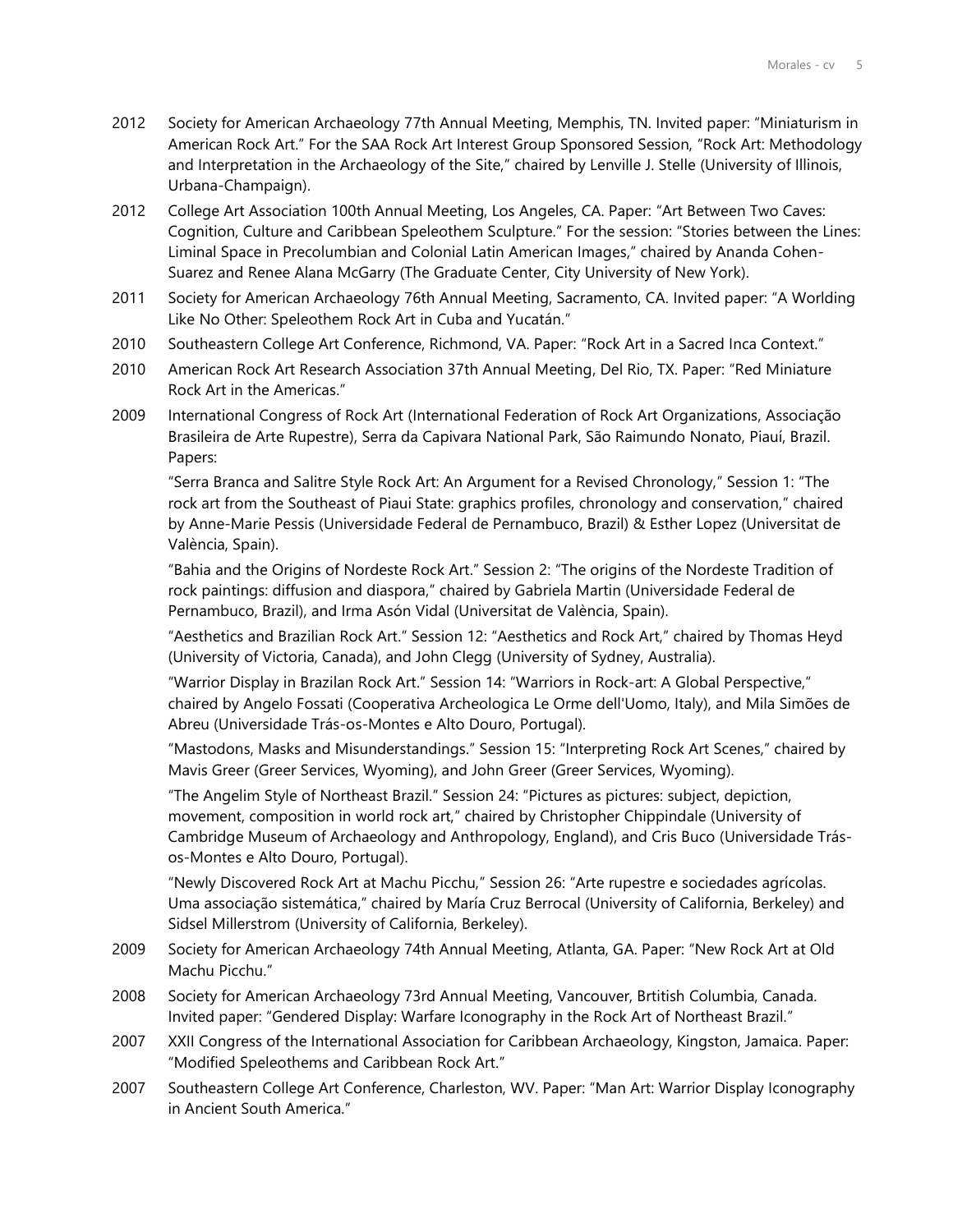- 2007 Eastern States Rock Art Research Association Annual Conference, Morrilton, AR. Paper: "Antillean Cave Art and the Mesoamerican Mainland."
- 2006 San Diego Museum of Man 32nd Annual Rock Art Symposium, San Diego, CA. Paper: "Beyond the Literal: Interpreting Northeast Brazilian Rock Art."
- 2006 Southeastern College Art Conference, Nashville, TN. Paper: "Everyone's a Critic? Theory, Discourse and Rock Art."
- 2006 Society for American Archaeology 71st Annual Meeting, San Juan, Puerto Rico. Invited paper: "Archaic Art, Living Art, and the Interpretive Gap: A View from Brazil."
- 2006 Society for American Archaeology 71st Annual Meeting, San Juan, Puerto Rico. Invited paper: "From Cacibajagua to Chicomoztoc: The Cave Art Connection," co-authored with Melisa A. Quesenberry.
- 2005 San Diego Museum of Man 31st Annual Rock Art Symposium, San Diego, California. Paper: "The Interpretation of Art and the Art of Interpretation."
- 2005 Southeastern College Art Conference, Little Rock, AR. Paper: "Perspectives on Antillean Cave Art: Mesoamerica and the Caribbean," co-authored with Melisa A. Quesenberry.
- 2005 American Rock Art Research Association 32nd Annual Meeting, Reno, NV. Paper: "Style and Chemistry: Dating Rock Art in Brazil," co-authored with Karen L. Steelman.
- 2004 Southeastern Archaeological Conference and Midwestern Archaeological Conference Joint Meeting, St. Louis, MO. Paper: "Seeing 'Things'."
- 2004 American Rock Art Research Association 31st Annual Meeting, Nuevo Casas Grandes, Chihuahua, Mexico. Paper: "A Niche in Time: JD-5, Caribbean Cave Art, and the Fourth Dimension," co-authored with Melisa Quesenberry.
- 2003 Society for American Archaeology 68th Annual Meeting, Milwaukee, WI. Paper: "From the Center to the Serra: Time, Space and Art in Pre-Cabralian Brazil."
- 2002 American Rock Art Research Association 29th Annual Meeting, Dubois, WY. Paper: "Chapada Diamantina Rock Art: New Evidence of Nordeste Tradition Variations in Bahia, Brazil," co-authored with Claudia Cunha.
- 2001 Society for American Archaeology 66th Annual Meeting, New Orleans, LA. Paper: "Innovation and Continuity: Issues of Style and Tradition in Northeast Brazilian Rock Art."
- 2001 Society for American Archaeology 66th Annual Meeting, New Orleans, LA. Paper: "Cuban Rock Art and Caves," co-authored with John Greer.
- 2000 International Rock Art Congress, Alice Springs, Australia. Paper: "Rock Art as Art: Consideration of the Aesthetic in Archaic Rock Painting."
- 1999 Utah Rock Art Research Association Symposium, Vernal, UT. Paper: "The Barrier Canyon Style: A Pan-Archaic American Aesthetic?"
- 1999 International Rock Art Congress, Ripon College, Ripon, WI. Paper: "Horseshoe Canyon's Great Gallery and Archaic Performance."
- 1998 International Rock Art Congress, Universidade Tras-os-Montes e Alto Douro, Vila Real, Portugal. Paper: "Similarities in Anthropomorphic Depictions from the Greater American Southwest and the São Raimundo Nonato area of Piauí, Brazil."
- 1997 Art History Graduate Student Symposium, Florida State University, Tallahassee, Florida. Paper: "The Jomon Figurine Tradition and Its Relationship to the Development of Early Japanese Art and Subsequent Belief Systems."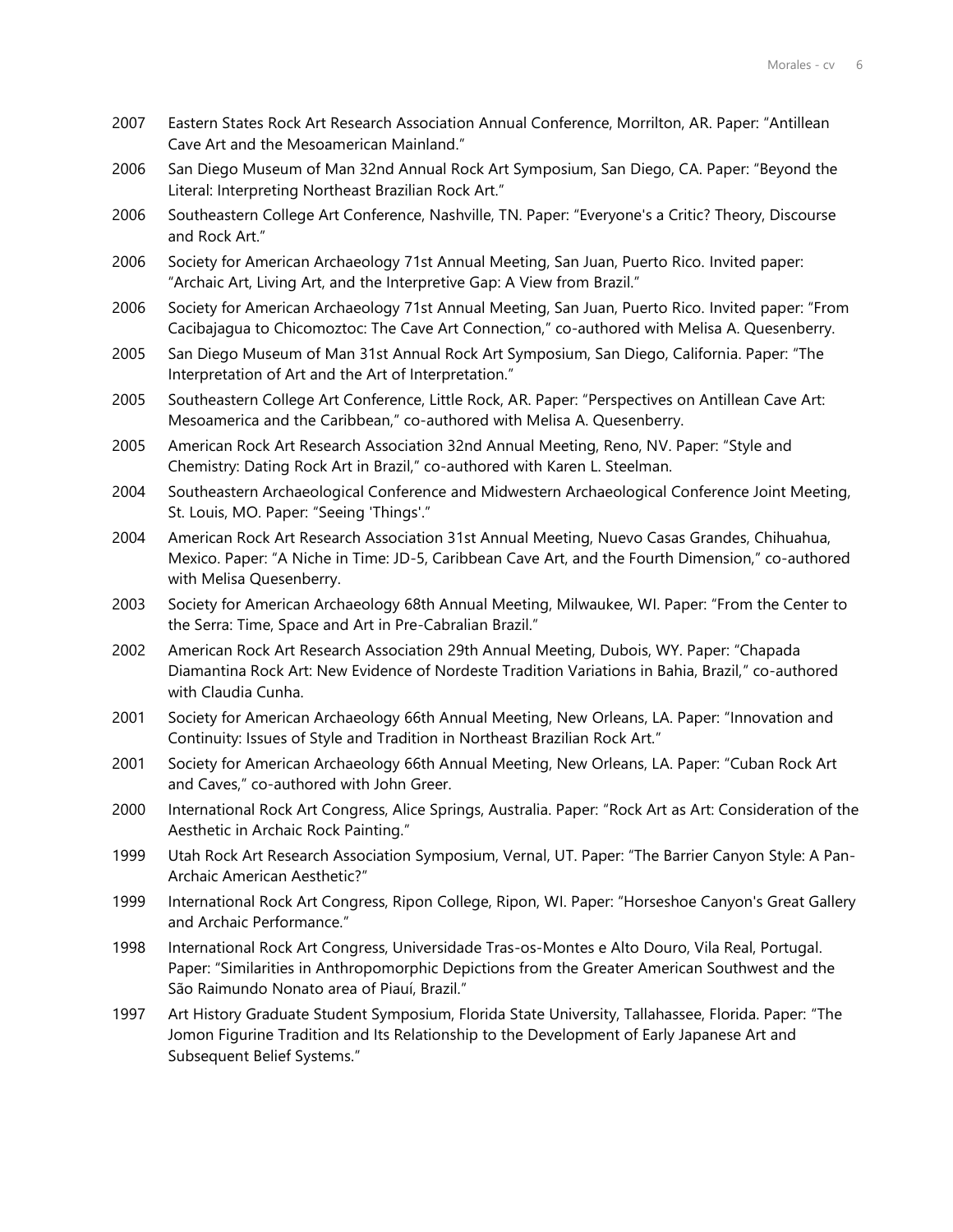### *Invited Lectures*

2016 "Mayan Cave Art Discoveries in Yucatán," Sponsored by the UCA Art History Association. University of Central Arkansas, Conway, AR;

also delivered for the Little Rock Grotto, National Speleological Society, Maumelle, AR.

- 2016 "Shadows and Ancestors: Ancient Caribbean Caves and Cave Art," Little Rock Grotto, National Speleological Society, Maumelle, AR.
- 2015 "I'm Not Dead Yet! Style Analysis and Rock Art in the Post-Stylistic Era," Sponsored by the UCA Art History Association. University of Central Arkansas, Conway, AR.
- 2015 "Warriors of the Polychrome Sertão: Rock Art of Bahia, Brazil," Sponsored by the UCA Art History Association. University of Central Arkansas, Conway, AR.
- 2014 "The Cave Art of Borinquen: Face to Face with the Ancestors," The Locals, Conway AR.
- 2014 "Out of the Cave: Latin American Art at the Heart of Creation," Sponsored by the UCA Art History Association. University of Central Arkansas, Conway, AR.
- 2013 "The Limits of Iconography: Understanding Ancient Art through the Lens of Living Traditions." Kadohadacho Chapter of the Arkansas Archeological Society, Southern Arkansas University, Magnolia, AR.
- 2013 "Un-Masking Prehistory: Ethnographic Analogy and Rock Art Interpretation." Arkansas River Valley Chapter of the Arkansas Archeological Society, Arkansas Tech University, Russellville, AR.
- 2013 "Masks of the Ancestors: Brazilian Rock Art and the Ekwimyatipa." William F. Laman Public Library, North Little Rock, AR.
- 2012 "The Truth Behind the Maya Calendar." William F. Laman Public Library, Summer Reading Program, North Little Rock, AR.
- 2011 "Oldest Art in the Americas? Style, Chemistry and Brazilian Rock Art." Arkansas Archaeological Society, Toltec Chapter, Toltec Mounds Archeological State Park, Scott, AR.
- 2011 "Birds and Rock Art: A View from Brazil." Audubon Society, Arkansas Valley Chapter, Conway, AR.
- 2006 "To See or Not to See, or Shut Up and Play Yer Cigar." Philosophy and Religion Club Interdepartmental Seminar, University of Central Arkansas, Conway, AR.
- 2005 "Looking to Learn and Learning to Look." College of Fine Arts and Communication Faculty Lecture Series, University of Central Arkansas.
- 2005 "Dating Rock Art in Brazil." Arkansas Archaeological Society, Toltec Chapter, Little Rock, AR.
- 2004 "Ver as Coisas. Abstracionismo, Naturalismo e a Interpretação na Arte Rupestre das Americas." Centro Cultural Sergio Mota, Fundação Museu do Homem Americano, São Raimundo Nonato, Piauí, Brazil.
- 2003 "Art of the Ancestors: An Introduction to the Rock Art of the Americas." Clarion University of Pennsylvania, Clarion, Pennsylvania.
- 2000 "Arte Indígena no Brasil: Invenção e Tradição." Partners of the Americas, University of Virginia, Charlottesville, Virginia.
- 2000 "Pinturas Pré-Históricas do Nordeste: Tradição e Inovação nas Américas." Universidade Federal da Bahia, Faculdade de Filosofia e Ciências Humanas, Salvador, Bahia, Brazil.

### *Conference Sessions Chaired*

2018 Session developed with SECAC, "Thirty Centuries of American Art: Borders, Connections, Ecopolitics, and the Geoaesthetics of Place." Papers juried by outside readers Kristi Peterson (Skidmore College) and D. Bryan Schaeffer (Thomas More College).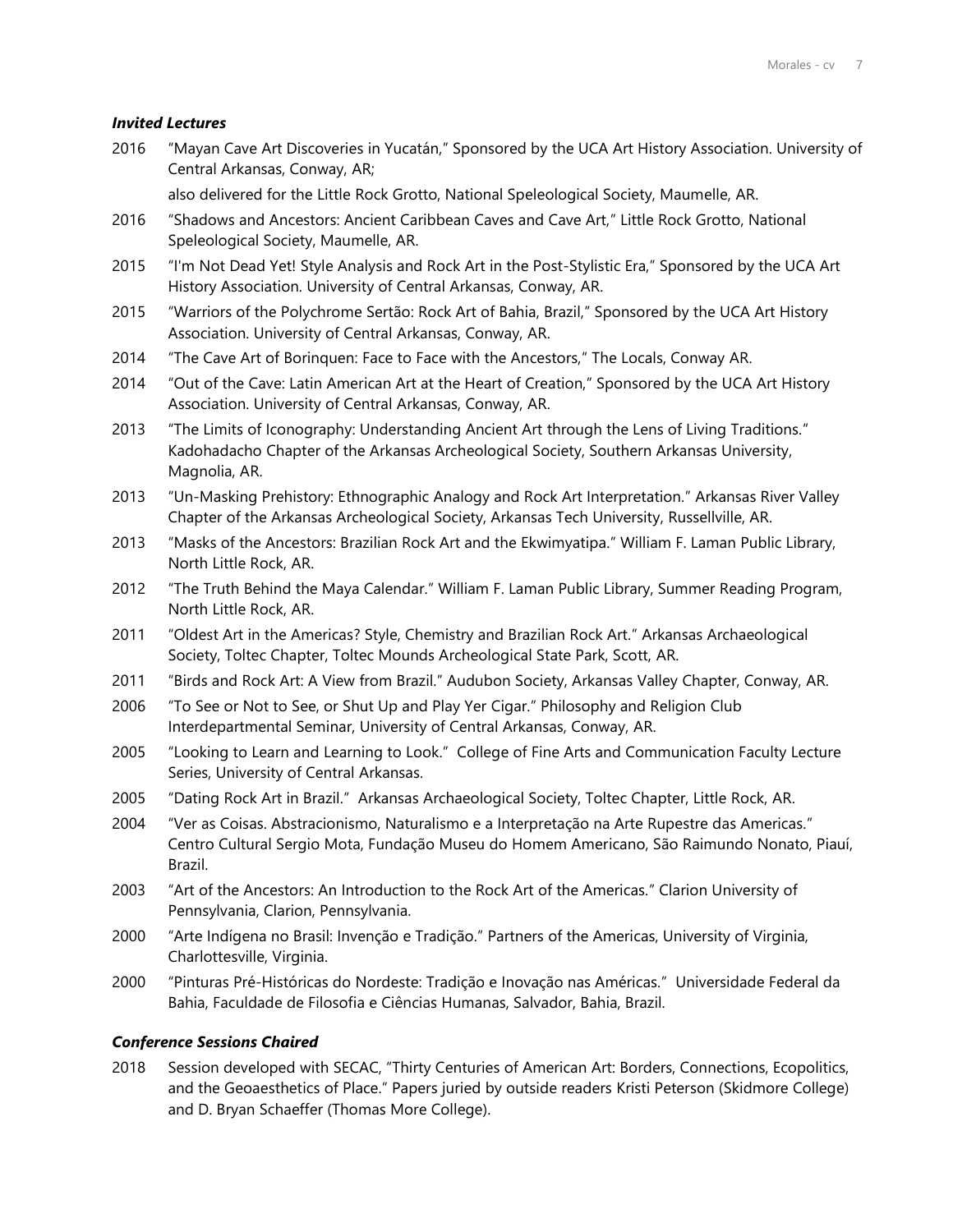- 2016 Co-Chair, with Gayle Seymour and Melisa Quesenberry, 26th Arkansas College Art History Symposium, University of Central Arkansas.
- 2014 Co-Chair, with Gayle Seymour and Melisa Quesenberry, 24th Arkansas College Art History Symposium, University of Central Arkansas.
- 2013 Co-Chair with James D. Farmer (Virginia Commonwealth University), International Congress of Rock Art (International Federation of Rock Art Organizations, American Rock Art Research Association), Albuquerque, NM. Session: "Great Mural Traditions of the American Southwest."
- 2012 Co-Chair, with Gayle Seymour and Melisa Quesenberry, 22nd Arkansas College Art History Symposium, University of Central Arkansas.
- 2010 Chair, Southeastern College Art Conference, Richmond, VA. Session: "Indigenous Art of the Americas, Part 2."
- 2010 Co-Chair, with Gayle Seymour and Melisa Quesenberry, 20th Arkansas College Art History Symposium, University of Central Arkansas.
- 2007 Co-chair with Denise Smith, Southeastern College Art Conference, Charleston, WV. Session: "Out of the Cave and Into the Canon: Rock Art and Art History III."
- 2007 Co-Chair, with Gayle Seymour and Melisa Quesenberry, 17th Arkansas College Art History Symposium, University of Central Arkansas.
- 2006 Co-chair with Denise Smith, Southeastern College Art Conference, Nashville, TN. Session: "Rock Art II: The Prehistoric Image and Art History."
- 2005 Chair, Southeastern College Art Conference, Little Rock, AR. Session: " Rock Art: The Prehistoric Image and Art History."
- 2005 Co-Chair, with Gayle Seymour, 15th Arkansas College Art History Symposium, University of Central Arkansas.
- 2000 Chair (for Alanah Woody), International Rock Art Congress, Alice Springs, Australia. Session: "Current Student Rese`arch: The Future of Rock Art Studies."

## *Courses Taught and Developed*

| Currently (Norfolk State University)                           |                                    |
|----------------------------------------------------------------|------------------------------------|
| Modern Art                                                     | Survey of Western Art   & II       |
| Introduction to Art                                            | Introduction to Humanities         |
| University of Central Arkansas (N: New Course Developed)       |                                    |
| Survey of Western Art I                                        | Art Appreciation                   |
| Survey of Asian Art                                            | Arts of Africa [N]                 |
| Nineteenth-Century Art                                         | Ancient Mesoamerican Art [N]       |
| Modern Art                                                     | Ancient South American Art [N]     |
| Directed Study in Art History                                  | Senior Seminar in Contemporary Art |
| <b>Occasional UCA Courses</b>                                  |                                    |
| Special Topics: Contemporary Craft at the Delta Exhibition [N] |                                    |

| Special Topics. Contemporary Crait at the Delta Exhibition [N]                                      |                                           |
|-----------------------------------------------------------------------------------------------------|-------------------------------------------|
| Honors College Oxford Tutorial and Thesis                                                           | Art Department Honors Thesis              |
| Study Abroad: Florentine Renaissance [N]                                                            | Study Abroad: Places of Art in France [N] |
| Also Taught (Virginia Commonwealth Univ., Christopher Newport Univ., Clarion Univ. of Pennsylvania) |                                           |
| Survey of Western Art I & II (CUP, VCU)                                                             | Survey of World Art I & II (CNU, VCU)     |
| Arts of Africa (CNU [N])                                                                            | Renaissance Art (CUP)                     |
| Special Topics: Ancient South America (CUP [N])                                                     |                                           |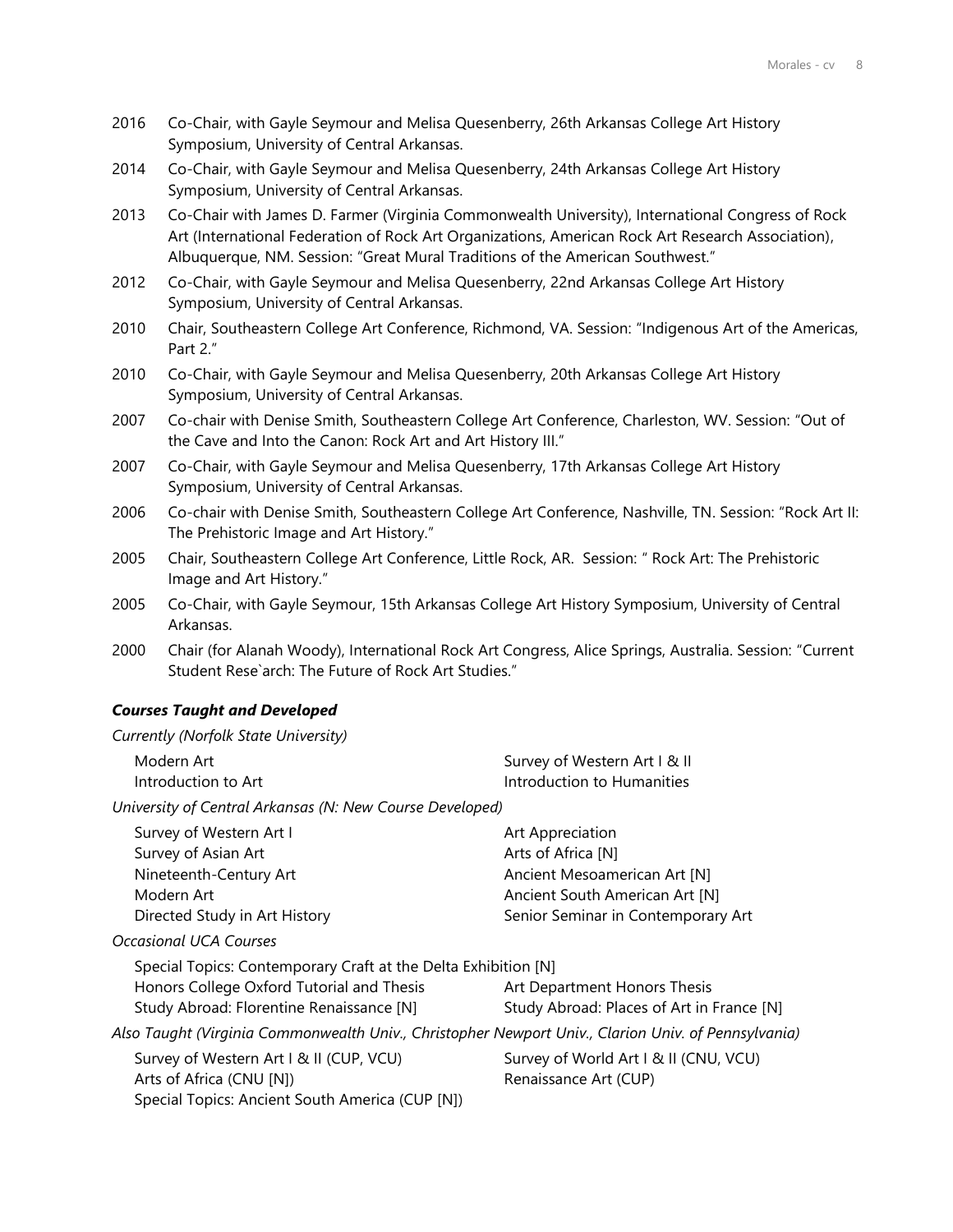### *Dissertations and Theses Directed/Read*

#### *Graduate Dissertations & Theses*

- 2014 Reader for Gabriel Frechiani de Oliveira, "Similaridades e Diferenças no Complexo Estilistico Serra Talhada, Parque Nacional Serra da Capivara – Pi: Um Estudo Cronoestilístico." Master's dissertation, Universidade Federal de Sergipe (Brazil).
- 2010 Reader for Lawrence Waldron, "Like Turtles, Islands Float Away: Emergent Distinctions in the Zoomorphic Iconography of Saladoid Ceramics of the Lesser Antilles." Ph.D. dissertation, The Graduate Center, City University of New York Ph.D. Program in Art History. Directed by Eloise Quiñones-Keber; readers: George Corbin, Claire Bishop.

#### *Undergraduate Theses*

- 2019 Director for Adrienne Thompson, UCA Honors Oxford Tutorial and Honors College Thesis, "Problems with the Study of African Art: Treating African Art as if Africa Mattered."
- 2012 Director for Caley Pennington, UCA Honors College Thesis: "Iconic Warfare: The Art of War and the Craft of Manipulation"
- 2012 Reader for Lennon Bates, UCA Honors College Thesis: "Pictures of the Past: Creating a New Rock Art Chronology in the Lower Pecos," Diraector: Karen Steelman (Chemistry)
- 2011 Director for LeeAnne K. Maxey, UCA Honors College Thesis: "The Why Behind Art: Fine Art as an Idea and Phenomenon"
- 2007 Director for Ashley Nelle-Davis, UCA Honors Oxford Tutorial and Honors College Thesis: "Art After Death: Oceanic Imagery and the Departed"
- 2006 Director for Michelle Underwood, UCA Honors Oxford Tutorial and Honors College Thesis: "Historical Typographic: The Development and Progression of Western Letterforms"
- 2005 Director for Lily Kuonen UCA Honors Oxford Tutorial and Honors College Thesis: "Visual and Conceptual Relationships: An Historical Analysis of Female Self-portraiture"
- 2006 Reader for Catherine Gilbert, Honors College Oxford Tutorial and Honors College Thesis: "An Icon For Some Forgotten Saint," Director: Gayle Seymour (Art History)
- 2006 Reader for Kathleen deRoque Fowler, Art Department Honors Thesis: "Intertwined: The Art and Life of Joyce Kozloff," Director: Gayle Seymour (Art History)
- 2006 Reader for Matthew Smith, Art Department Honors Thesis: "Act 1079: Past, Present, and Future," Director: Gayle Seymour (Art History)
- 2005 Reader for Liz Noble, Art Department Honors Thesis: "Tailored to Fit" (paintings)

### **Public Lectures Organized:**

- 2017 Public Lecture for the Annual Student Art Competitive exhibition, Dr. Howard Risatti, Emeritus Professor of Contemporary Art and Critical Theory, former Chair of the Department of Craft and Material Studies, Virginia Commonwealth University. Title of lecture: "Art, Craft, and Modernist Thinking in a Post Avant-Garde World."
- 2016 Keynote Address for the 22nd Arkansas College Art History Symposium, Dr. Lawrence Waldron, Art Historian at The City University of New York. Title of lecture: "Primitive Whim: How an Accident at the Museum Became Curriculum at the College."
- 2016 Public Lecture for the 22nd Arkansas College Art History Symposium, Dr. Lawrence Waldron, Art Historian at The City University of New York. Title of lecture: "Zoomorphs, Ritual, and Regionalism in Ancient Caribbean Art."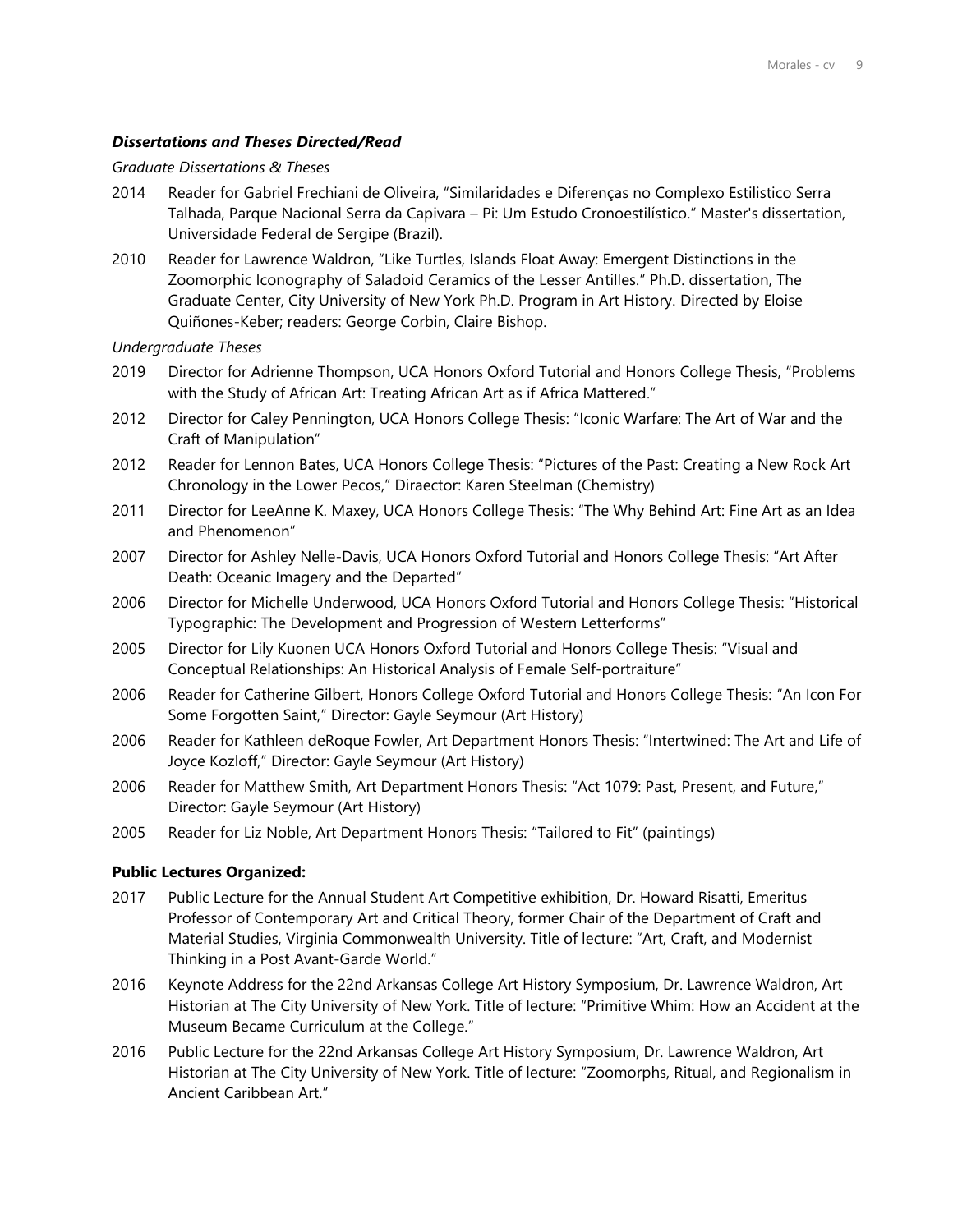- 2012 Keynote Address for the 22nd Arkansas College Art History Symposium, Dr. Kevin Concannon, Professor of Art History and Director of the School of Visual Arts at Virginia Tech University. Title of lecture: "War Is Over If You Want It: John & Yoko's Year of Peace."
- 2012 Public Lecture for the 22nd Arkansas College Art History Symposium, Dr. Kevin Concannon, Professor of Art History and Director of the School of Visual Arts at Virginia Tech University. Title of lecture: "Yoko Ono's *Touch Piece*: A Work in Multiple Media, 1960-2008."
- 2010 Keynote Address for the 20th Arkansas College Art History Symposium, Dr. Christopher Chippindale, Professor of Archaeology, Cambridge University, and Senior Assistant Curator, Cambridge University Museum of Archaeology and Anthropology. Title of lecture: "Stonehenge: 1000 Years of the World's Most Famous Ancient Place."
- 2010 Public Lecture for the 22nd Arkansas College Art History Symposium, Dr. Christopher Chippindale, Professor of Archaeology, Cambridge University, and Senior Assistant Curator, Cambridge University Museum of Archaeology and Anthropology. Title of lecture: "Ancient Autobiographies in Rock-Art."
- 2005 Keynote Address for the 15th Arkansas College Art History Symposium, Dr. Howard Risatti, Chair, Department of Craft/Material Studies, and Professor of Art History, Virginia Commonwealth University. Title of lecture: "Coliseum Culture: Art in the Age of Spectacle."
- 2005 Public Lecture for the 15th Arkansas College Art History Symposium, Dr. Howard Risatti, , Chair, Department of Craft/Material Studies, and Professor of Art History, Virginia Commonwealth University. Title of lecture: "Craft versus Design."

# *Educational Outreach Projects*

- 2012 "Rock Art of the Sahara," Lecture for the Level II Listening-Speaking class for Professors Sera Streiff-Vena and Gwen Stockwell, UCA Intensive English Program.
- 2012 "Rock Art of the Sahara," Lecture for the Level II Listening-Speaking class for Professors Gwen Stockwell and Brian James, UCA Intensive English Program.
- 2011 "Rock Art of the Sahara," Lecture for the Level II Listening-Speaking class for Professor Sera Streiff-Vena, UCA Intensive English Program.
- 2010 "Christian Art and Constantine." *Art and the Warrior* Lecture Series, Veteran's Administration Psychosocial Rehabilitation Recovery Center, Veterans Administration Hospital, North Little Rock AR.
- 2010 "Across Africa." *Art and the Warrior* Lecture Series, Veteran's Administration Psychosocial Rehabilitation Recovery Center, Veterans Administration Hospital, North Little Rock AR.
- 2009 "The Ancient Americas." *Art and the Warrior* Lecture Series, Veteran's Administration Psychosocial Rehabilitation Recovery Center, Veterans Administration Hospital, North Little Rock AR.
- 2009 "Prehistoric Warriors in Prehistoric Art." *Art and the Warrior* Lecture Series, Veteran's Administration Psychosocial Rehabilitation Recovery Center, Veterans Administration Hospital, North Little Rock AR.

## *Service*

## *University*

| 2014–15 | <b>UCA University Research Council</b>       |
|---------|----------------------------------------------|
| 2011–19 | African & African-American Studies Committee |
| 2011-19 | Sponsored Programs Advisory Committee        |
| 2010–16 | University Public Art Committee              |

2008–11 University Faculty Development Committee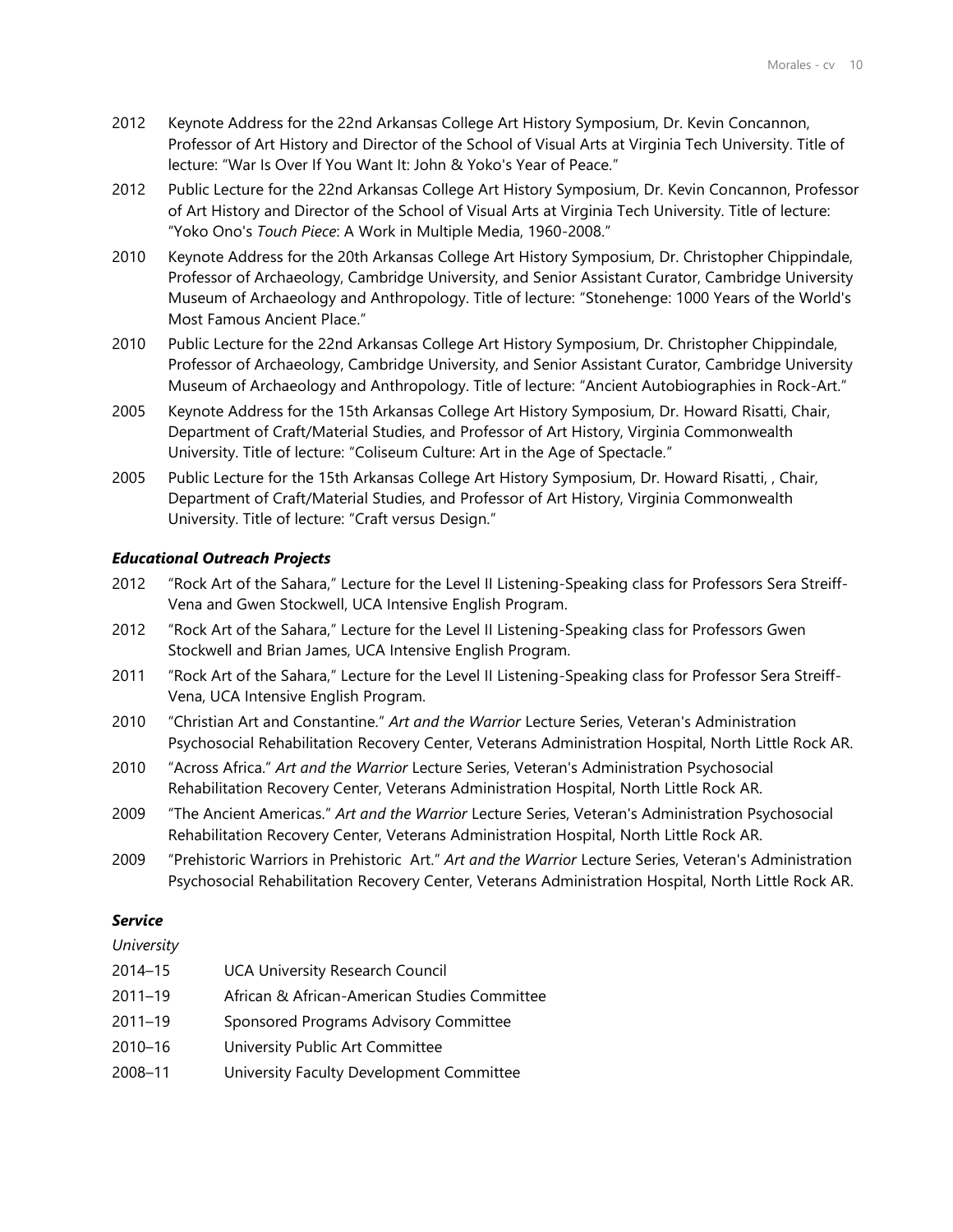*College of Fine Arts and Communication* 2014–15 Chair, CFAC Research Committee

- 
- 2012–19 Selection Committee, CFAC Faculty Excellence Award for Research
- 2012–15 CFAC Committee on Committees
- 2011–15 CFAC Research Committee
- 2004–06 CFAC Research Committee

2007–09 College of Fine Arts and Communication Curriculum and Assessment Committee

*Department of Art*

- 2017–18 Chair, Departmental Committee C: Admission and Retention, Advanced Placement, Articulation with other Colleges and Universities, Facilities and Equipment, Inventory, Health and Safety, SMAI, Recruiting, Student Organizations, Transfer Student Review, and BFA Admissions
- 2013–19 Windgate Scholarship Selection Committee
- 2013–19 Department of Art BFA Jury Panel
- 2012–13 Chair, Departmental Committee A: Affirmative Action, Curriculum, Degree Programs, Honors Program, Interdisciplinary Instruction, Internships and Field Study, Teacher Supervision, Scholarships and Awards, and Senior/BFA Exhibits
- 2010 Departmental Search Committee, Gallery Director
- 2010–11 Chair, Departmental Tenure and Promotion Committee
- 2010–19 Departmental Tenure and Promotion Committee & Faculty Advisory Committee
- 2010–19 Departmental Committee A (as above)
- 2005–19 Departmental Visual Resource Committee
- 2005–19 Sophomore Major Advancement Interview Committee
- 2008–10 Chair, Departmental Committee C (as above)
- 2004–08 Chair 2006-2008, Departmental Committee A (as above)
- 2006 Departmental Search Committee, Assistant Professor of Graphic Design
- 2005 Departmental Search Committee, Assistant Professor of Drawing

*Exhibitions: Juror or Exhibitor*

- 2013 Juror. *Our Colors, Our* Stories, Black Box Student Gallery, University of Central Arkansas
- 2012 Juror. *Art of Documentary Filmmaking*, University of Central Arkansas Honors College
- 2008 Juror. *Central Region Student Art Exhibition*, St. Joseph Catholic School, Conway AR, selected works exhibited in the *Young Arkansas Artists Annual Exhibition*, Arkansas Arts Center, Little Rock AR
- 2003 *Adjunct Faculty Exhibition*, Christopher Newport University Falk Art Gallery, Newport News VA
- 2001 *Alumni Exhibition*, Falk Gallery of Art, Christopher Newport University, Newport News, VA
- 2000 Solo Exhibition, *The Cradle Series*, Barksdale Theatre, Richmond, VA
- 1994 *The Artists' Portfolio*, Tidewater Artists Association Juried Exhibition, Charles H. Taylor Arts Center, Hampton, VA, May 19–June 25
- 1992 Honorable Mention for *Cradle III: The Id* (oil on canvas), *Genesis 1992: College Student Juried Exhibition*, Peninsula Fine Arts Center, Newport News, VA. Juror: Ron Snapp, Old Dominion University.
- 1991 *43rd Tidewater Artists Association Annual Juried Exhibition*, WHRO Public Broadcasting, Norfolk, VA. October 3–November 11. Juror: Michael P. Curry, Director of the Hampton Arts Commission